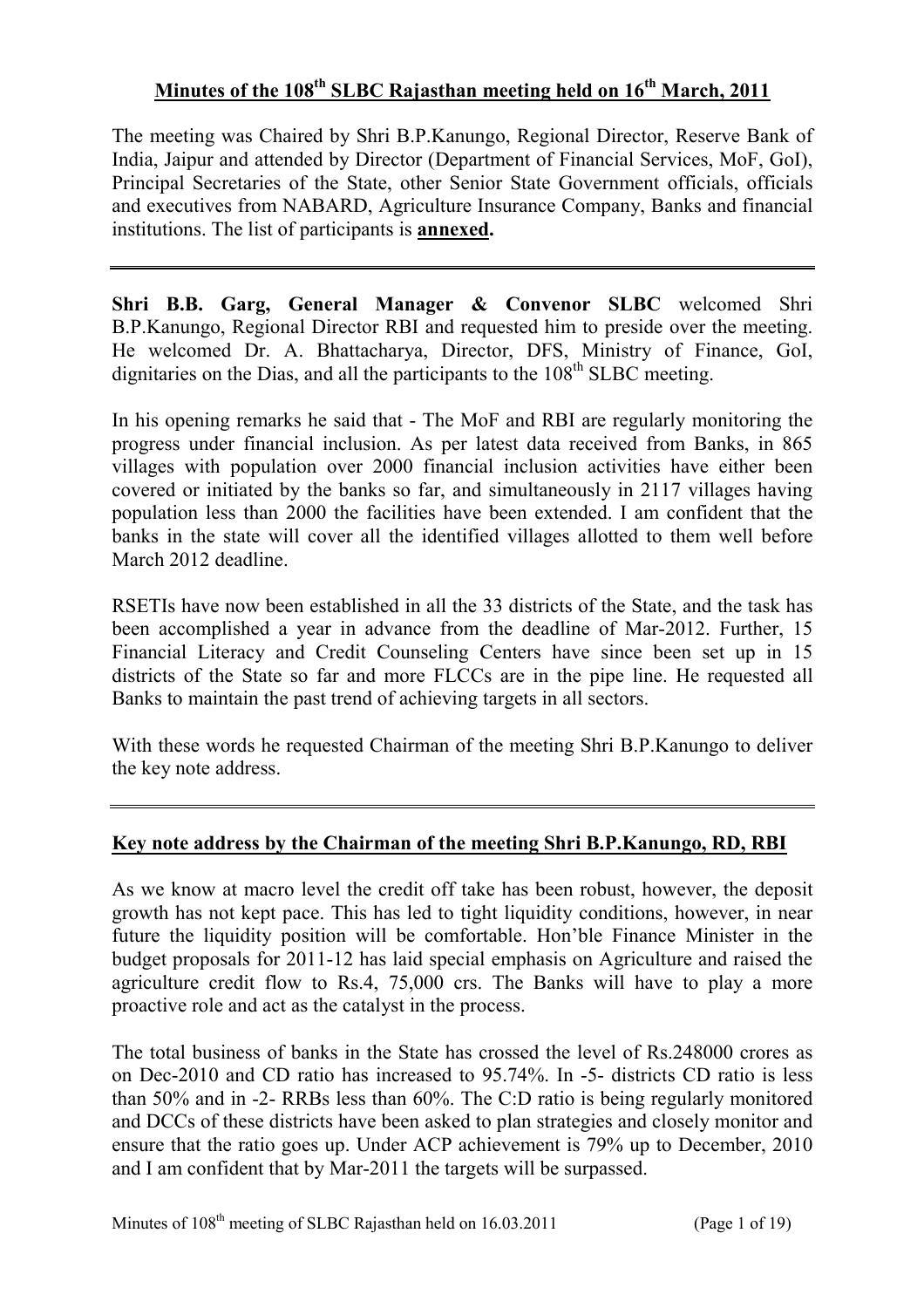R-SETIs have now been established in all the 33 districts of the State and for that congratulation to the banking fraternity and the State Government for working in close coordination. Land allotment in 12 districts is pending. I will request the State Government to look into it. In 15 Districts FLCCs have been opened. Please target for atleast one FLCC in every District HQ under the leadership of lead bank by Mar-2011.

Under Financial Inclusion the sub-committee is closely monitoring the progress. The target of 3911 villages has been revised to 3883 now after verification / reallocation exercise. The roll out is gathering momentum, 865 Banking outlets have been opened through BC Model. However, upto Feb-11 60% of the self set targets have been achieved. We should aim at exceeding the targets by Jun-2011. The concern of the State Government for NREGA payments through BC model should be taken into account. I would request the banks that the roll out plan be brought to a closure by Sep-2011.

I will request the State Government for including chapters on Financial Inclusion in the school curriculum, for which the requisite study material has already been provided.

### **The message received for the meeting from the Hon'ble Union Minister of State for finance Shri Namo Narain Meena was read out by Mr. M.L Jain, DGM, Bank of Baroda. The gist of message is given hereunder:**

I was looking forward to addressing the State Level Bankers Committee Meeting Rajasthan as I am keenly interested in the development and well being of my State. However, due to a commitment in Parliament, I am unable to be with you here today.

The Credit Deposit Ratio is more than 90%, which is excellent progress. However, in five districts the CD Ratio is still below the bench mark. Further, the CD Ratio of some Banks also remains below the benchmark set by RBI. I would also like to encourage the main private sector Banks to further improve their CD Ratio in the state.

Lending to the agriculture sector and small enterprise under the Annual Credit Plan is moving on target. There is, however, an inter-regional, inter-bank disparity in this achievement and I would request the Banks to ensure that the district level targets for lending are also achieved by all the Banks. Lending to other priority sectors however requires some attention and I do hope that the Banks will work together with the Government Departments to ensure that this target is achieved. Lending to the minority communities is far below the target set by the Government of India. I would urge the Banks to reach credit for productive activities to these communities also.

'Swabhimaan' – the Financial Inclusion Campaign has been launched recently at the national level. The Banks have been directed to ensure that sufficient Business Correspondents are enrolled and trained to ensure the timely achievement of the Financial Inclusion targets. I am sure that the Banks are making earnest efforts to

Minutes of  $108<sup>th</sup>$  meeting of SLBC Rajasthan held on  $16.03.2011$  (Page 2 of 19)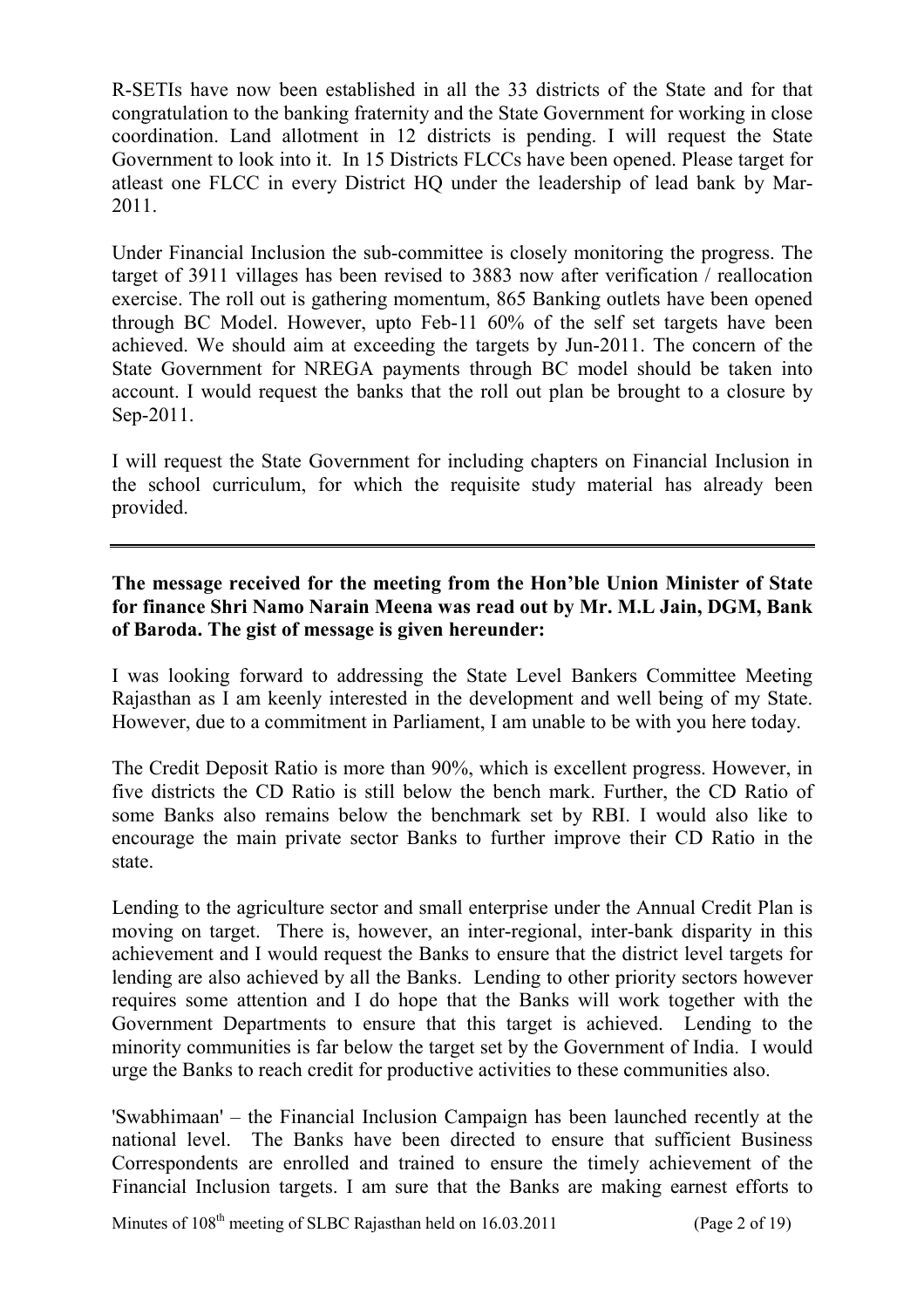cover all these villages timely. I would urge the State Government to coordinate with the Banks to ensure that all Government subsidies are channelised directly through the Banking channel so as to make this facility attractive for the villagers and viable for the Banks.

I am happy to learn that SLBC Rajasthan is implementing the RBI's **model scheme for financial literacy and credit counseling centres**. Finance literacy is an important pre-requisite for the success of the Financial Inclusion Campaign. It is extremely important for the rural poor to understand the financial products that are being provided to them.

The Kisan Credit Card Scheme benefits the farmers directly, if implemented efficiently and timely. I would request the State Government to put in place a mechanism that facilitates the timely renewal of Kisan Credit Cards as the farmers require the land ownership record from the Land Revenue authorities prior to renewal. I would request the Bankers to work in a campaign mode to ensure that all eligible farmers are covered under the KCC Scheme at the earliest. The Finance Minister has directed all Banks to ensure that the Kisan Credit Cards grow 20% in number and the credit issued by these cards grows by 20% in amount during 2010-11. I am sure that the Bankers are making concerted efforts to achieve this target.

I would request the banks to work in coordination with the Govt Deptts to ensure that all applications sponsored by Government Departments under various Government schemes are disposed off timely on merits in order to ensure zero pendency on 31.3.2011.

I would request the Bankers to ensure that the credit targets set for the micro, small and medium enterprises are met. I am sure that the Bankers will make full use of the guarantee facility provided for such loans under the CGTMSE. I would take this opportunity to also advise the Bankers to treat all students that approach Banks for education loans with due courtesy and that these student loan applications are disposed off in a time bound manner by Banks. By doing this, the Banks shall be helping in creating and adding to the human wealth of this nation. I am confident that the Banks are also paying adequate attention to providing Core Banking Solutions for the Regional Rural Banks in Rajasthan.

I compliment all the members of the SLBC Rajasthan for the progress made so far and I hope that with their continuous efforts and commitment the Banking sector in Rajasthan shall emerge as a role model for the rest of India.

**Dr. A. Bhattacharya, Director, DFS, MoF, GoI** said that Financial Inclusion is not a target but is important economically to finance growth and at the same time bringing the people in far flung areas and rural poor, who save their money in pots and pans. These are the people who need loans. Therefore, financial inclusion is economically viable target in the long run. Not only the target to be achieved but it has to be made functional in the long run through frequent interaction with the people be brought into the formal financial service sector. Rajasthan is an emerging State due to the

Minutes of  $108<sup>th</sup>$  meeting of SLBC Rajasthan held on  $16.03.2011$  (Page 3 of 19)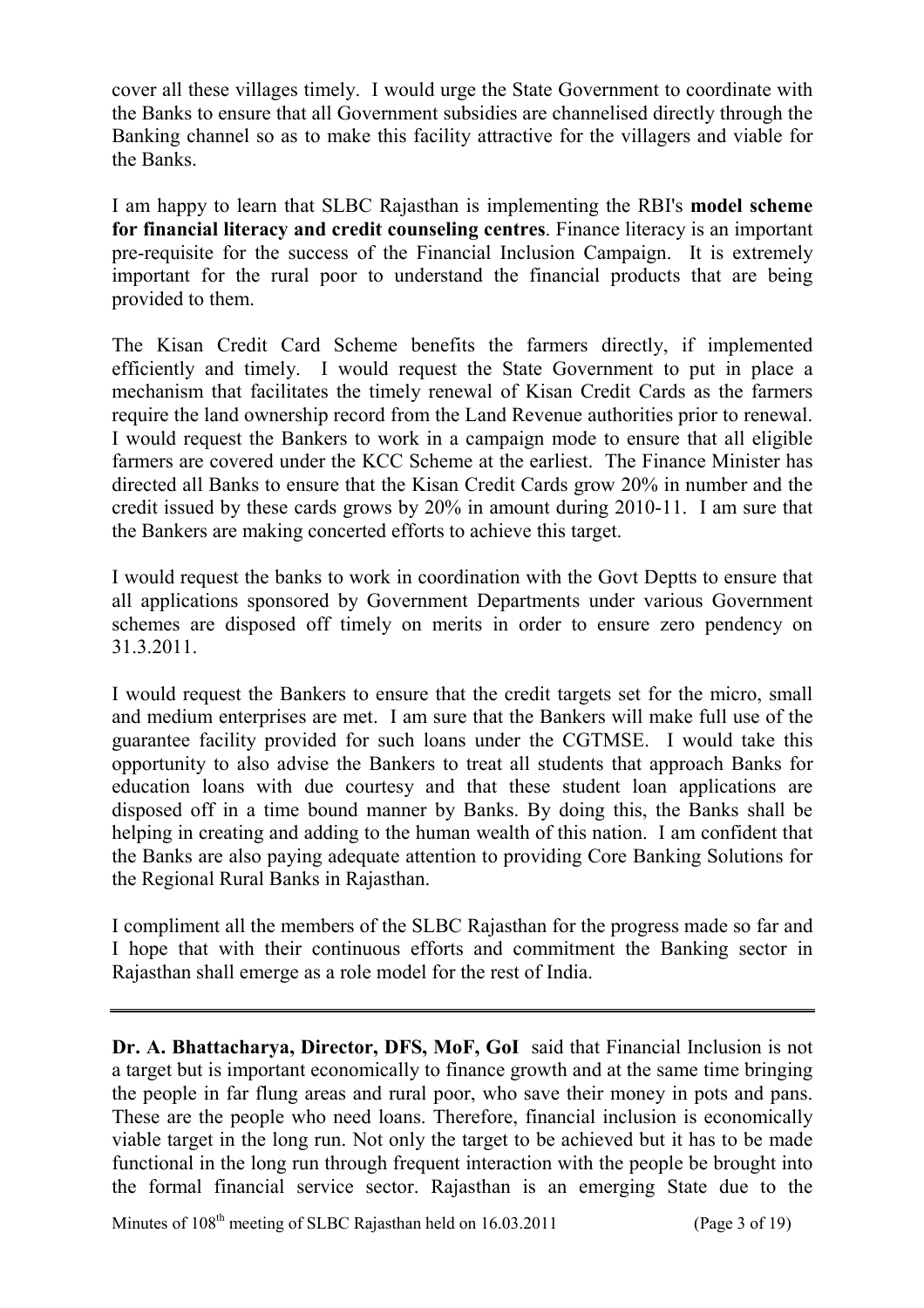pioneering efforts of the State Government to architect the unique schemes all over India. Once we can bring the people at par with the people being benefitted with the financial system, perhaps this will be greatest achievement that can be contributed to India's development. There are teething problems in appointment of BC for which the matter should be taken up with the policy makers.

**Mr. A.K.Panda, General Manager, NABARD** informed that in the State credit plan, NABARD has projected agriculture credit target of Rs. 29723 Crs for FY 2011-12 which is about 58% above the last year targets. He appreciated that the Banks have already achieved 82% of the ACP targets as on Dec-10, and by the close of year the target set for the year will be achieved. Under Interest subvention scheme the prompt repaying farmers will be getting 3% subvention from next FY and spreading awareness among the farmers will help encourage them for timely repayment of the bank loan. He requested the banks with lead bank responsibility to ensure that the annual plan is launched as per stipulation of RBI. Under Financial inclusion, NABARD has started providing funds from FITF funds to weak RRBs in the State. BRGB Ajmer has been sanctioned Rs.20 crs for rolling out of CBS and Rs 15 cr. has been disbursed. Similarly MAGB Udaipur has also submitted a proposal of Rs. 20 Cr. and necessary assistance will be given to them.

**Shri D.B.Gupta, Principal Secretary (Plan)** said that under financial inclusion 3883 villages are to be covered by Mar-2012, out of which in 865 villages have either been covered or action has been initiated. He requested to work in right earnest to achieve the target to fulfill the objective of financial inclusion. Under UID vendors will be appointed in from March-2011. In first phase -7- districts, one each from each division will be taken up. After a gap of 2/3 months rest of the districts will be taken up in phase-II. Banks are to be fully involved in this project. The actual bio-metric camps will be organized in the month of May.

He shared the developments taken place like setting up of a new Minorities department, announcement of Rajasthan Rural Livelihood Mission (RRLM) and launch of MPOWER for mitigation of poverty in the -6- districts of western Rajasthan. The project would be implemented through World Bank assistance and credit linkage by Banks. In the matter of land allotment for RSETIs he requested that the LDMs should identify the land and details be given to us to enable taking up the matter for resolution. The issue of chapter on financial inclusion will be taken up for including in the curriculum from next academic session.

He shared the concern on the issue of forced life insurance of farmers through Bajaj Allianz in Jaipur Thar Gramin Bank and advised that the necessary steps should be urgently initiated by the RRBs to ensure that the forced insurance is not given to the farmers in any case and is not repeated.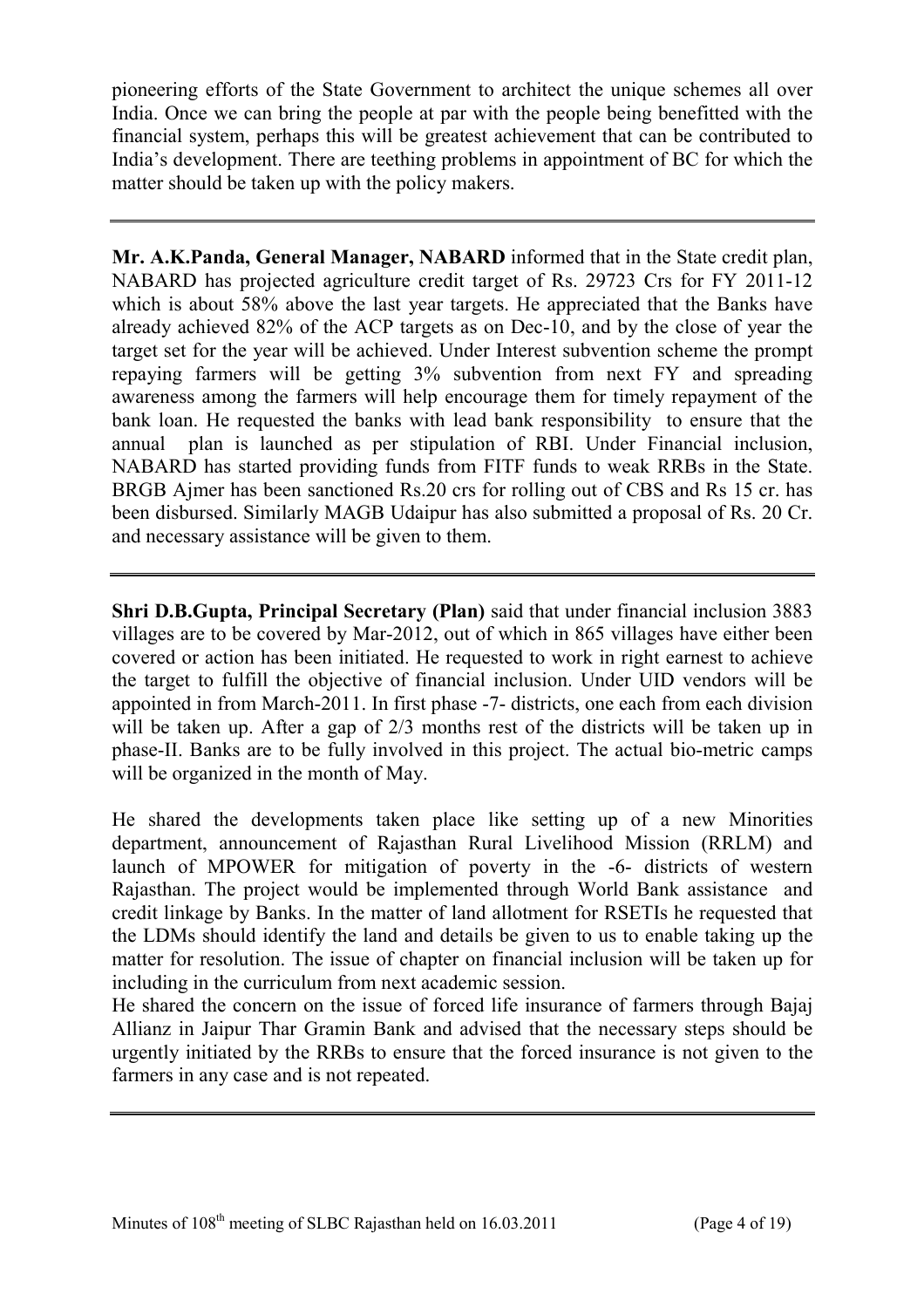### **Agenda No. 1: Confirmation of Minutes of 107th SLBC Meeting & Action Taken Report**

### **1.1 Confirmation of Minutes**

Minutes of 107<sup>th</sup> Meeting of State Level Bankers' Committee (SLBC) Rajasthan held on  $29<sup>th</sup>$  December,  $2010$  were circulated vide letter dated  $10.01.2011$  to all the members. No amendments / comments have been received from the members. House was requested to confirm the minutes. The minutes of the meeting were confirmed.

### **1.2 Action Taken Report**

### **1. Allotment of land to remaining 16 R-SETIs by the State Government:**

It was informed that land has since been allotted for 4 R-SETIs in Dausa, Pali, Baran and Jalore Districts. Principal Secretary (Plan) has vide letter dated 19.01.2011 taken up the issue with Revenue Department. Land allotment is now pending in 12 districts.

### **2. DCC Convener Banks to open FLCCs in their lead districts by March-11. Other major banks operating in the State are also to open FLCCs at the centre of their choice.**

-15- FLCCs have been established in the State. DCC convener banks have been requested to open FLCC in their lead district by March-2011. Other major banks have also been requested for opening FLCC.

### **Agenda No. 2: Social Banking Parameters and Annual Credit Plan**

**Key Business Parameter:** It was informed that 156 new branches have been added during current FY upto Dec-2010, of which 116 branches have been opened in underbanked districts. The total branch net works now is 4811. The rural and semi-urban branches constitute 72% of the total branch net work.

**Performance highlights as on Dec-2010:** House was informed that the C: D ratio (all Banks) as on Dec-2010 is 95.74 %. The total banking business in the State is now Rs.248201, of which deposits are Rs.132171 Crores and advances Rs. 116030 Crores.

**Priority Sector:** The priority sector advances and its sub-sectors are all above bench mark. As a ratio to total advances the PS advances are 48.45%, agriculture advances 26.22%, advances to weaker sections 13.88%. As at Dec-2010 the outstanding PS advances are Rs.56220 Crores, agriculture advances Rs.30421 Crores, advances to weaker sections Rs.16099 Crores. Advances to minor community are 5.95 % and is below the mandated level of 15% of total Priority Sector. However, during current year advances to minor community has registered a growth of 22 %, over March, 2010. All the Banks were advised to pay attention for increasing advances to minority community and also for correct classification. It was informed that credit to minority

Minutes of  $108<sup>th</sup>$  meeting of SLBC Rajasthan held on  $16.03.2011$  (Page 5 of 19)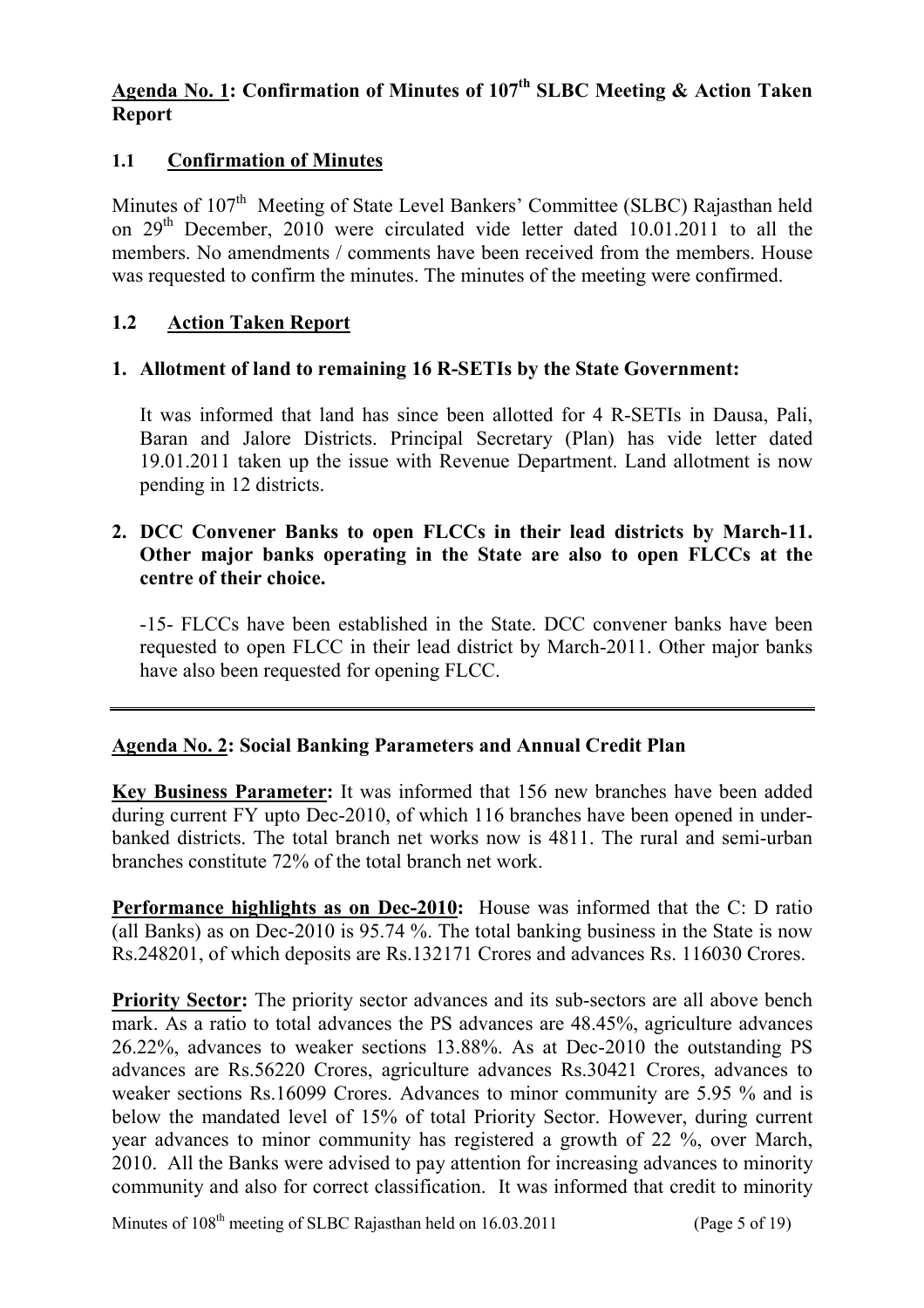community has been taken as a standing agenda item, and has been put up for discussion separately in today's meeting.

**Credit-Deposit Ratio:** The C:D Ratio of Jaipur Thar Gramin Bank is 55.30 % and Marwar Anchalik Gramin Bank (MAGB) has not provided data for Dec-2010 so data of Sep-2010 has been repeated for the Bank having C:D ratio 31.81%. These Banks were advised to make suitable strategies for improving the CD ratio to atleast the bench mark level prescribed by RBI.

In -4- districts the C:D ratio is above 100%. In 21 districts C:D ratio is between 60% - 100% and in -5- districts it is below 50%. In the districts where CD ratio is below 60%, the Lead District Managers were requested to monitor the same through DCC, and draw suitable strategies for improvement the CD ratio on quarter to quarter basis.

In districts where CD ratio is below 50% a Bank-wise analysis was made and it was observed that within these districts there are wide variances amongst Banks. In view of the fact that some Banks are having a very good CD ratio in these districts indicates that the district has the credit absorption capacity. Accordingly the Banks with lower CD ratio were requested for initiating measures to increase their credit dispensation so as to improve their CD ratio in the district/s, to which assurance for initiating appropriate measures was given by these Banks. The comparative position is as under:

| C:D Ratio of Major Bank in districts where C:D ratio is below 50% |                  |            |            |             |            |                          |              |            |
|-------------------------------------------------------------------|------------------|------------|------------|-------------|------------|--------------------------|--------------|------------|
| No.                                                               | <b>Districts</b> | <b>BOB</b> | <b>SBI</b> | <b>SBBJ</b> | <b>PNB</b> | <b>CBI</b>               | <b>ICICI</b> | <b>RRB</b> |
| $\mathbf 1$                                                       | Rajsamand        | 66         | 62         | 39          | 39         | 30                       | 21           | 27         |
| $\overline{2}$                                                    | <b>Sirohi</b>    | 31         | 32         | 31          | 18         | 18                       | 12           | 55         |
| $\mathbf{3}$                                                      | <b>Udaipur</b>   | 87         | 116        | 51          | 35         | 42                       | 25           | 33         |
| $\overline{\mathbf{4}}$                                           | Dungarpur        | 41         | 39         | 25          | 14         | $\overline{\phantom{a}}$ | 29           | 56         |
| 5                                                                 | Jhunjhunu        | 34         | 40         | 29          | 52         | 36                       | 20           | 78         |

**Performance under Annual Credit Plan 2010-11**:: The achievement as at Dec-2010 under ACP is 79% of the annual targets. The disbursement to priority sector is Rs.23419 crores against annual target of Rs.29652 crore. Sectoral achievements under ACP are Agriculture (82%), MSE (106%), and Other Priority Sector (55%).

District-wise performance under Annual Credit Plan shows significant variations. The achievement in -4- districts is above 100%, -15- Districts between 75%-100%, and - 11- districts between 60%-75%. In three districts achievement is below 60%. On an analysis of the performance of major banks in districts where achievement is below 60%, it was observed that on account of under performance of few banks the overall achievement of the district has been affected.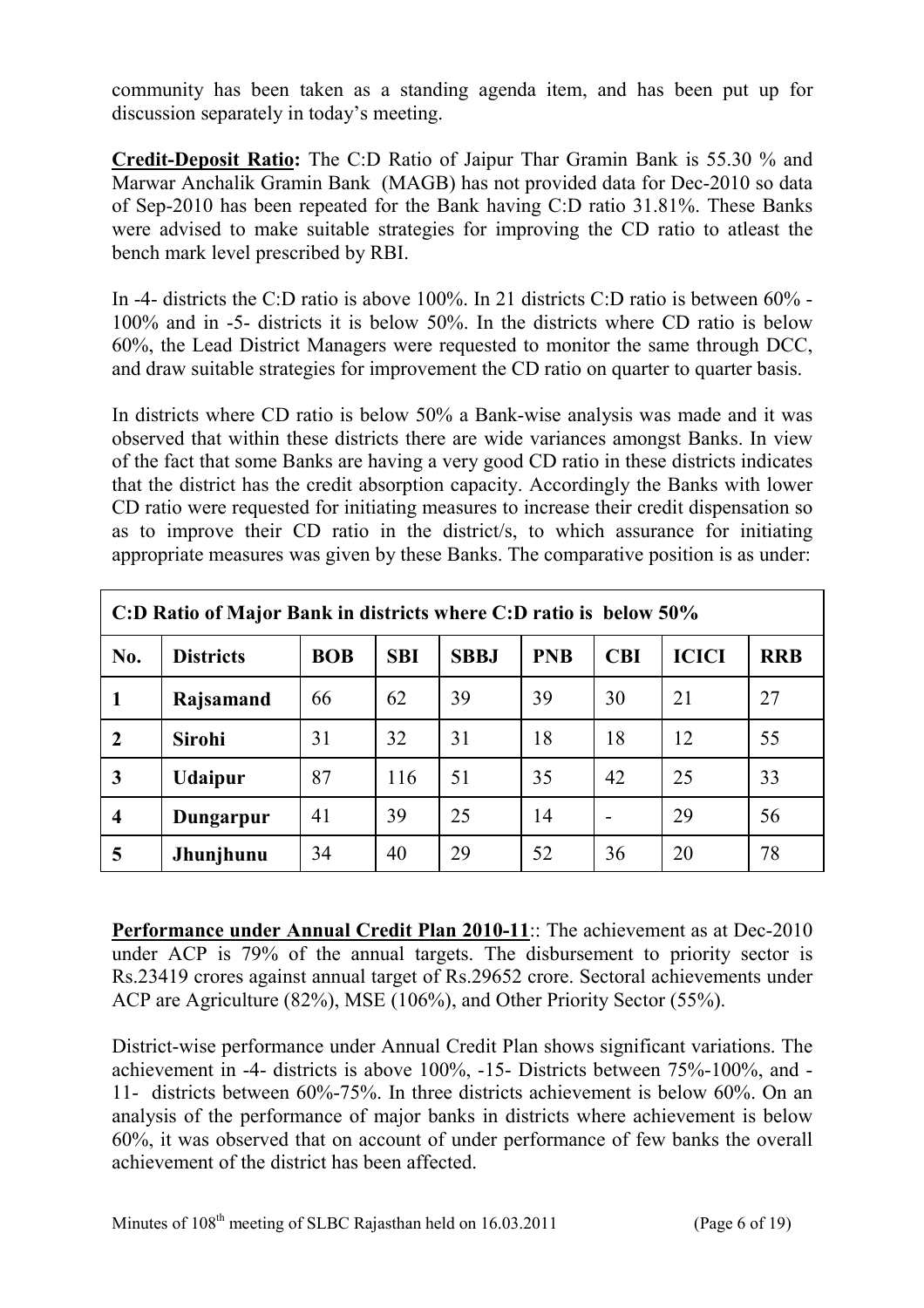| Percentage of ACP Achievement of Major Bank in districts where performance is <60 %: |                           |            |            |             |            |            |                          |            |            |            |
|--------------------------------------------------------------------------------------|---------------------------|------------|------------|-------------|------------|------------|--------------------------|------------|------------|------------|
| N <sub>0</sub>                                                                       | <b>Districts</b>          | <b>BOB</b> | <b>SBI</b> | <b>SBBJ</b> | <b>PNB</b> | <b>CBI</b> | <b>OBC</b>               | <b>UCO</b> | <b>RRB</b> | <b>CCB</b> |
| 1                                                                                    | <b>Bharatpur</b><br>(56%) | 59         | 78         | 23          | 99         | 94         | 155                      | 18         | 72         | 48         |
| $\overline{2}$                                                                       | <b>Dholpur</b><br>(42%)   | 42         | 31         | 28          | 34         | 21         | $\blacksquare$           |            | 44         | 61         |
| $\mathbf{3}$                                                                         | <b>Tonk</b><br>(59%)      | 88         | 56         | 69          | 66         | 107        | $\overline{\phantom{0}}$ | 25         | 61         | 33         |

**Regional Director RBI** observed that some of the banks in these districts have not performed upto the mark. In the 5 districts where C:D ratio is below bench mark, we have chalked out a plan and from the level of DCC it is being closely monitored. However, as some banks has a very healthy CD ratio the district has credit absorption capacity, and there is scope of doing more. He advised that the Banks who have not done enough should bring it up to atleast 60%. The concerned Banks agreed to initiate immediate measures to improve performance of their Bank.

## **Agenda No. 3: Financial Inclusion, Under banked/ Unbanked –District/ Block, Adoption of Electronic Benefit Transfer, FLCC & Debt swap**

House was informed that the progress of implementation of Financial Inclusion Plan (FIP) is being regularly monitored by the sub-committee of SLBC & DCC on FIP. The meeting of sub-committee of SLBC was held on 10.03.2011 to review the implementation.

It was informed that as decided in the core group meeting on 01.12.2010 the confirmation of completion of verification and reallocation exercise is received from all LDMs. As per information submitted by the DCCs -15- additional unbanked villages have been identified and in 43 villages bank branches already exist. After accounting for the same the number of villages (population above 2000) to be provided banking services by Mar-2012 comes to 3883, against 3911 advised originally.

As per data submitted by the banks in -865- villages have either been covered or the roll out has commenced, this is against the self set target of covering 1165 villages by Feb-2011. Simultaneously 2117 smaller villages with population below 2000 have also been covered. The roll out of FIP has commenced in 32 districts. Banks were advised to ensure coverage of villages as per roll out plan submitted by them. Banks were advised to take care of covering of smaller unbanked villages (<2000 population) along with identified villages. DCC Convener banks and LDMs were requested to conduct monthly meeting to review the progress of roll out plan. Banks who have been allotted additional villages by DCCs were requested to submit the roll out plan for these villages.

Minutes of  $108<sup>th</sup>$  meeting of SLBC Rajasthan held on  $16.03.2011$  (Page 7 of 19)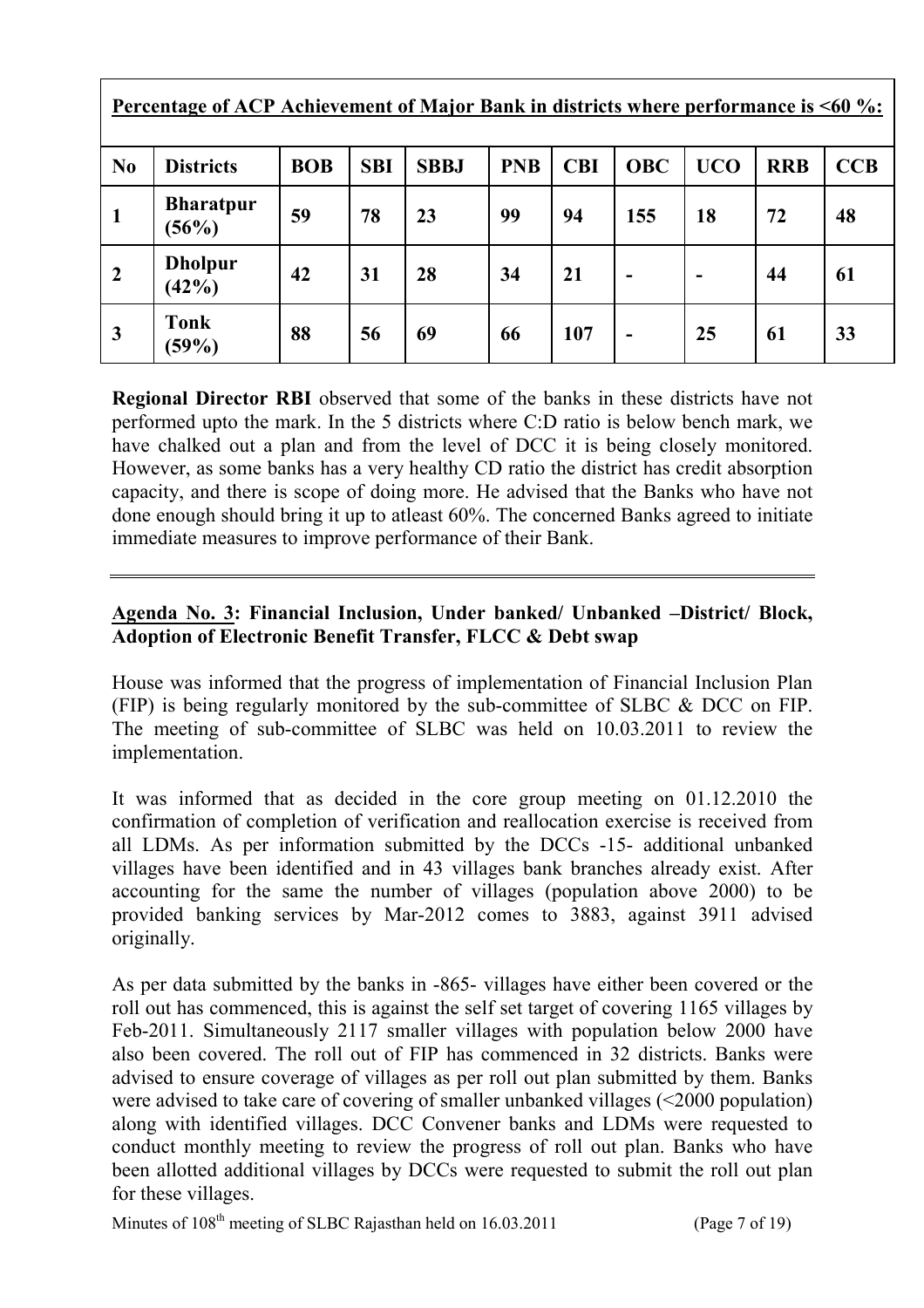**Regional Director RBI** suggested that wherever the banks have been given a target of opening of 3-4 outlets in Rajasthan and if it is not feasible, they may consider to swap the villages with other banks mutually. The decision is to be taken at DCCs level and then SLBC may consolidate the position. The due diligence should be done in case of appointment of BCs, as huge reputational risk is involved for Banks.

**Principal Secretary (RD&PR), GoR** said that improvement has taken place over the past few months under FIP. However, the achievement is 65% against the self set target. Therefore, the implementation needs to be expedited. In some cases brick  $\&$ mortar branches are not on CBS platform, whereas under FI the transactions will be on electronic platform, which may create an anomalous situation, and therefore needs to be synchronized to facilitate smooth transfer of government funds. It was informed that all the major commercial Banks are already on CBS platform, three RRBs are now on CBS platform and rest of the RRBs will come on CBS platform by Sept-2011.

He appreciated coverage of smaller villages and said we need to cover these villages also, in view of providing financial services at farthest place and also making the BC model viable. He said though the review is being done for coverage of villages with population above 2000, but the villages with less than 2000 population may also be monitored to have an idea of the coverage beyond the identified villages.

**Regional Director RBI** said that though the performance is 65%, but it has to be considered that there are -4- banks which have exceeded self set targets and 3-4 banks are near to 100% achievement. These banks are the major implementing banks. The area of concern is Nil achievement by RRBs. All the implementing banks have assured to surpass the targets by June 2011 and the roll out plan will be completed by Sept-2011. In case the RRBs their performance is to be monitored by the sponsoring banks. Alternately the sponsoring bank will have to take the quota of RRBs.

**Director, DFS, MoF,** shared that the department has a monitoring committee at the level of Additional Secretary, MoF. Along with RBI, we are trying to push the CBS platform as fast as possible at the same time with the RRBs. However, the vendors are limited. We have instructed the banks that if the data cannot be put on CBS mode simultaneously, the same can be done at the day end in the server, and some banks are doing that. When the CBS is rolled out the data will be integrated / uploaded on the server.

# **3.1 Financial Literacy and Credit Counseling Centre (FLCC):**

It was informed that 15 FLCCs have been opened in the State. The DCC Convener Banks were requested to set up FLCCs in their lead districts to begin with, and the progress in this regard be advised to SLBC. Other major banks operating in the State were also requested to open FLCCs at the centres of their choice. Convener requested all the DCC Convenor banks to take up the issue as quickly as possible.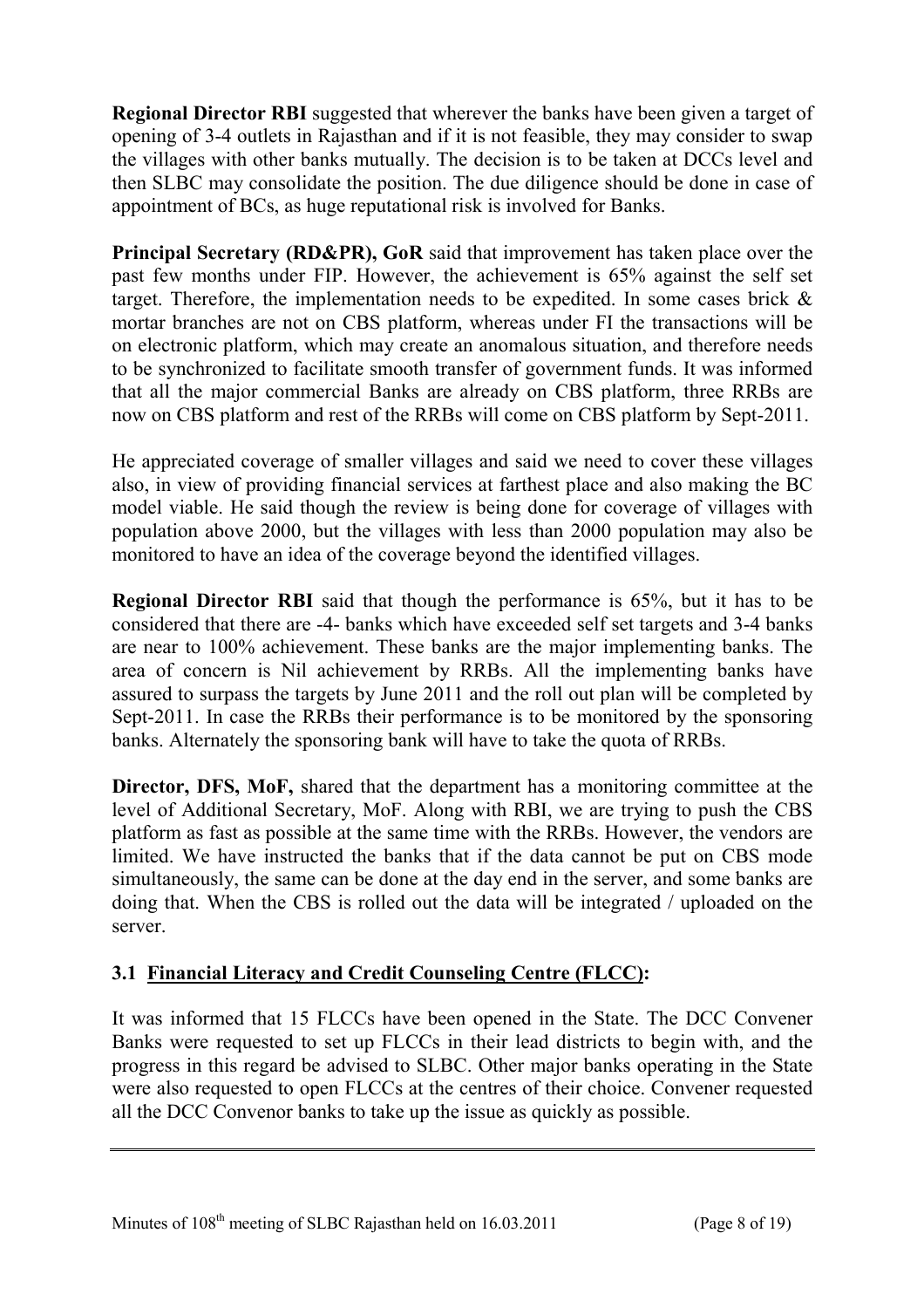### **Agenda No. 4: Agriculture Credit Flow- Kisan Credit Card (KCC), & Crop Insurance**

### 4.1 **Agriculture Credit flow- Kisan Credit Card:**

As at Dec-2010 under agriculture, the credit disbursement has been to the tune of Rs.30422 Crore, out of which more than 50% is disbursed for short term crop loan under KCC. NABARD vide letter dated 09.02.2011 informed SLBC regarding progress of issuance of KCC by RRBs & Co-operative Banks. As of Nov-2010, KCCs issued by District Central Cooperative Banks since inception are 33.29 lacs (24.17 lacs KCC A/cs are operative) with 3.63 lacs KCCs issued during the current year. RRBs have since inception issued 6 lac KCCs (operative 3.46 lac), with 67675 KCCs issued during the current FY. As per the information available at SLBC, as on Dec-2010 KCCs issued by all Banks since inception are 57.55 lacs, of which about 18.26 lacs KCCs have been issued by Commercial Banks. During the Current FY 2.87 lacs KCCs have been issued by the Commercial Banks.

### **4.1 Potential Linked Plan for the State:**

As per PLP drawn by NABARD for the FY.2011-12, the credit flow has been envisaged as under:

|                | S.No. Sector                        |     | PLP Projections (Rs. in |  |
|----------------|-------------------------------------|-----|-------------------------|--|
|                |                                     | Cr. |                         |  |
|                | Crop loan                           |     | 24563                   |  |
| $\overline{2}$ | Term Loan                           |     | 5160                    |  |
| 3              | Total Agriculture credit( $1+2$ )   |     | 29723                   |  |
|                | <b>Total Non Farm Sector Credit</b> |     | 3688                    |  |
| 5              | <b>Other Priority Sector</b>        |     | 7412                    |  |
| 6              | Total Priority sector $(3+4+5)$     |     | 40823                   |  |

### **NPA classification norms for Agriculture Advances:**

As per RBI guidelines, the SLBC has to determine crop season for the each crop so as to decide the NPA norms to be followed in the State for asset classification under Agriculture Advance. Based on the sowing , harvesting period prevailing in the State & looking to the crop pattern, Agro Climatic condition, **the Crop season for Kharif & Rabi season was proposed as under, which was unanimously approved by the house**:

**Kharif Crop**- April – Dec, Due date of repayment may be fixed **31st March,** 

**Rabi Crop-** Oct – April, Due date of repayment may be fixed **30th June**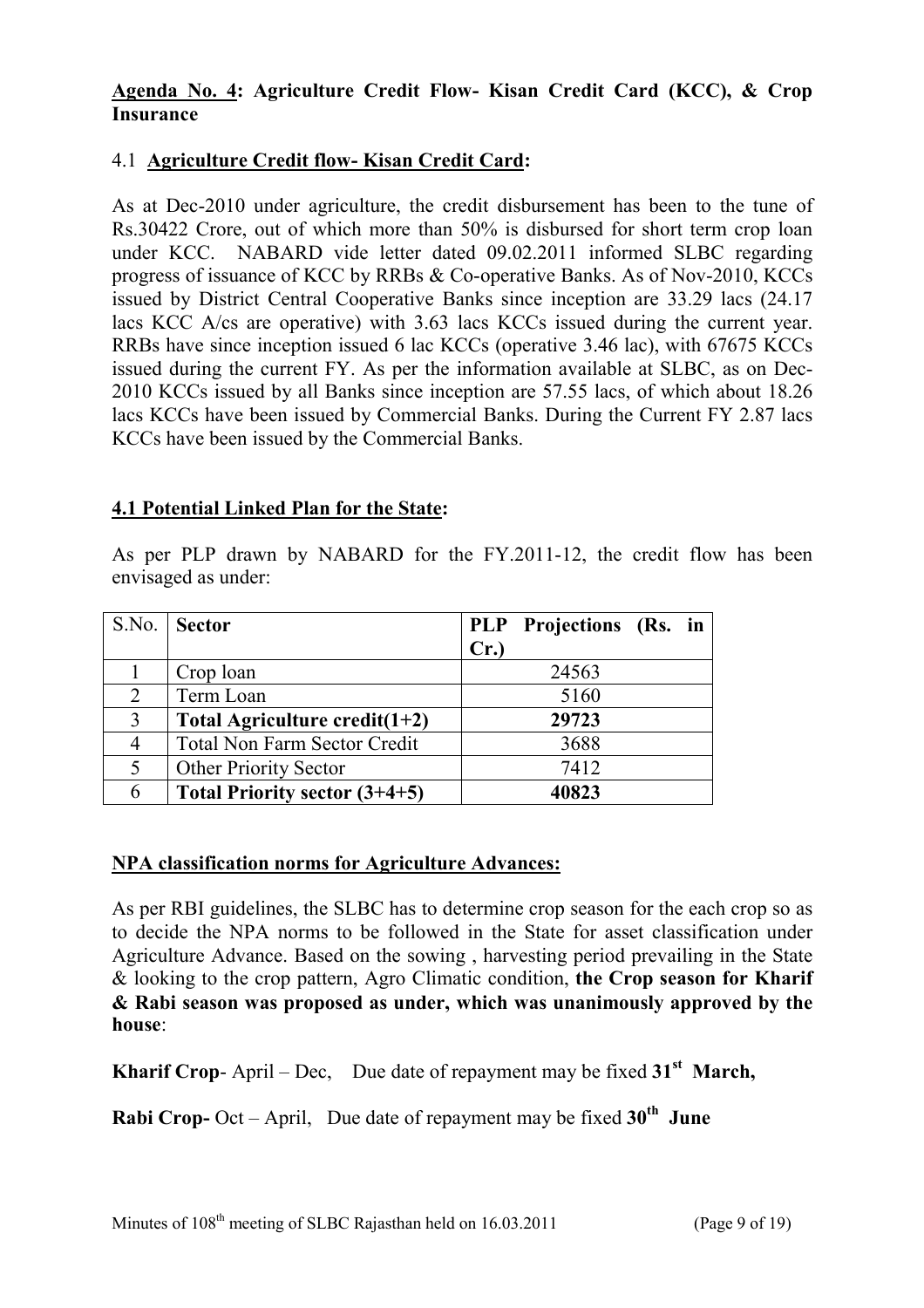### 4.2 **Revised Central Sector Scheme " Establishment of Agri-Clinic and Agri-Business Centers (ACABC)":**

It was informed that the State Government, Krishi Vigyan Kendras, Banks and Panchayati Raj Institutions shall be henceforth actively involved in implementation of the scheme. The Subsidy pattern has been revised from "capital and interest subsidy" to "Composite Subsidy" which will be back ended in nature.

### **4.3 Crop Insurance**:

It was discussed that WBCIS is being implemented in the State of Rajasthan by Agriculture Insurance Comp. (18 Distt), ICICI Lombard (9 distt), IFFCO-TOKYO (5 Distt) and HDFC Argo (one Distt,). All major crops of Rabi seasons have been covered under crop insurance, which is mandatory for the loanee farmers. The Agriculture Directorate, GoR informed that from 21.12.2010 onwards Service tax payable on premium of agriculture insurance has been exempted. Banks were requested to submit the premium to the implementing agriculture insurance companies as given in the amended notification.

The Chairman, Agriculture Insurance Company sharing his views said we are covering 2.7 crore farmers in the country. During Kharif-2010 and Rabi 2010-11, the company has covered about 46 lac farmers in Rajasthan against 37 lac farmers last year. Crop insurance is compulsory for the loanee farmers for the notified crop in notified area, and banks must ensure coverage. National Agriculture Insurance Scheme and Modified National Agriculture Insurance Scheme (MNAIS) are productivity linked insurance with area approach. All the claims are disposed through banks and thus there is no leakage in between. During last 3-4 years Weather Based Crop Insurance Scheme has been introduced, which is scientifically designed, as agriculture in the country is dependent on weather conditions, major factors affecting crop yield being rain fall, temperature or relative humidity and wind speed. A relationship is established between these factors and crop yield and their impacts. The GoI is subsidizing the crop insurance to a great extent and the farmer is required to pay a very small part of the premium. Rest of the premium comes from State Govt. and Central Govt in ratio of 50:50.

**Agenda No. 5: Government Sponsored Programmes / Credit Flow to Minority Community / DRI / IAY / ACC / SCC**

### **5.1 Government Sponsored Schemes::**

### **5.1.1 Swarnjayanti Gram Swarojagar Yojana (SGSY):**

The house was informed that the Core group meeting was held on 15.02.2011, wherein it was informed that the numbers of sponsored applications of eligible beneficiaries to the major banks are not sufficient against the challenging targets.

Minutes of  $108<sup>th</sup>$  meeting of SLBC Rajasthan held on  $16.03.2011$  (Page 10 of 19)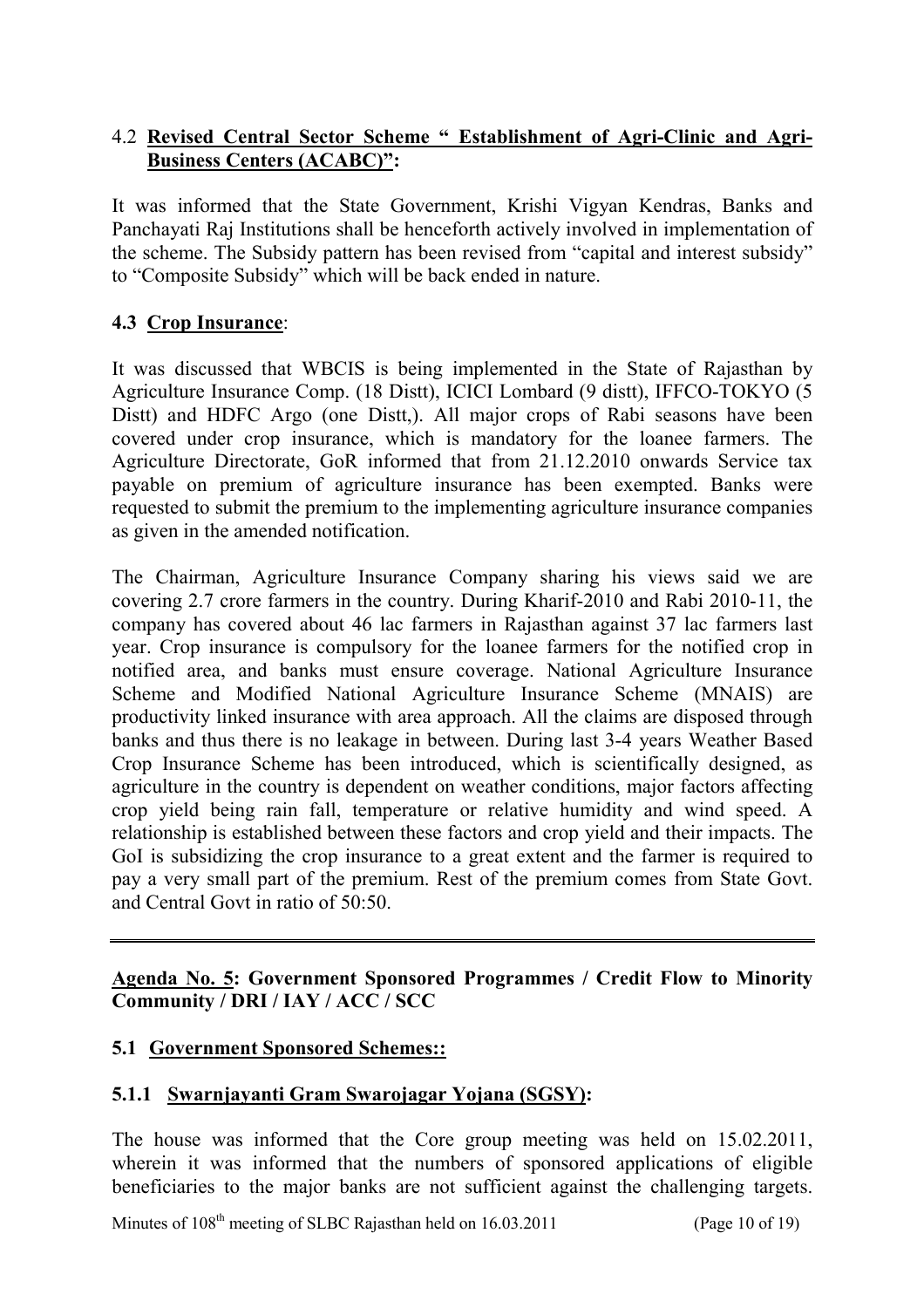Looking to the large no. of applications of individual Swarojgaries during the campaign "Prashashan Gaon ke Sang", it has been allowed by Nodal deptt. to benefit the individual Swarojgaries against the SHG targets. It was requested that periodical meetings at Block & District level to be attended invariably by the representatives of Banks & Nodal Department for effective review and monitoring of the scheme.

The achievement as on Jan 2011 is 90%, disbursements of Rs. 142.65 Cr. have been made against the target of Rs.158.18 Cr. Loans have been sanctioned for 6424 applications and in 4608 cases disbursement has been made. Banks were requested to ensure that disposal of all applications is achieved by  $31<sup>st</sup>$  March, 2011 and disbursement is made in all sanctioned cases where subsidy has been received from the nodal agency.

## **5.1.2 Swarn Jayanti Shahari Rojgar Yojana :**

It was informed that the Core group meeting was held on 15.02.2011 to review the progress. As on Dec-2010, 6787 cases have been sanctioned against the target of 6000 cases indicating achievement of 113%. The nodal agency was informed that the disbursement is pending due to delay in release of subsidy. The representative of nodal agency informed that further progress has been achieved and as on Jan-2011 a total of 7237 applications have been sanctioned. It was also informed that the subsidy has now been released and sent. Convener requested the Controlling heads of banks and the LDMs present to pace up the process of disbursement, as funds have been provided by the nodal agency so as to achieve the 100% targets in term of disbursements.

### **5.1.3 PMEGP -Prime Minister's Employment Generation Programme:**

The Core group meeting was held on 15.02.2011 to review the progress under the scheme. It was informed that 2583 projects have been sanctioned up to Dec-10, against the target of 2719. Projects involving margin money amounting Rs. 43.82 Cr. have been sanctioned up to Dec-10, against target of Rs. 38.18 Crs. Actual utilization of margin money up to Dec-10 is Rs. 34.05 Cr. i.e. 89% of the target. Banks were requested to ensure to claim margin money in all disbursed cases and to settle the claim within 15 days of disbursement so as to reflect actual progress under the scheme. Further Banks were requested for disposal of all cases and disbursement in all sanctioned cases by 31.03.2011. Nodal department was requested to provide the required margin money funds to the nodal accounts of the banks.

Nodal agency was requested to submit the consolidated monthly progress for all agencies i.e. KVIC, KVIB and DIC, District-wise / Bank-wise duly authenticated by LDM & Nodal Officers of the District for effective monitoring of the scheme. Nodal department was also requested to nominate the beneficiaries for EDP training to R-SETI. It was discussed that Initiative is to be taken by nodal agency to ensure monthly meeting of DLTFC for early recommendation of the projects.

**Principal Secretary (SSI &KVIB)** observed that Banks have sanctioned 2956 applications but disbursements have been made in 1776 cases and requested all the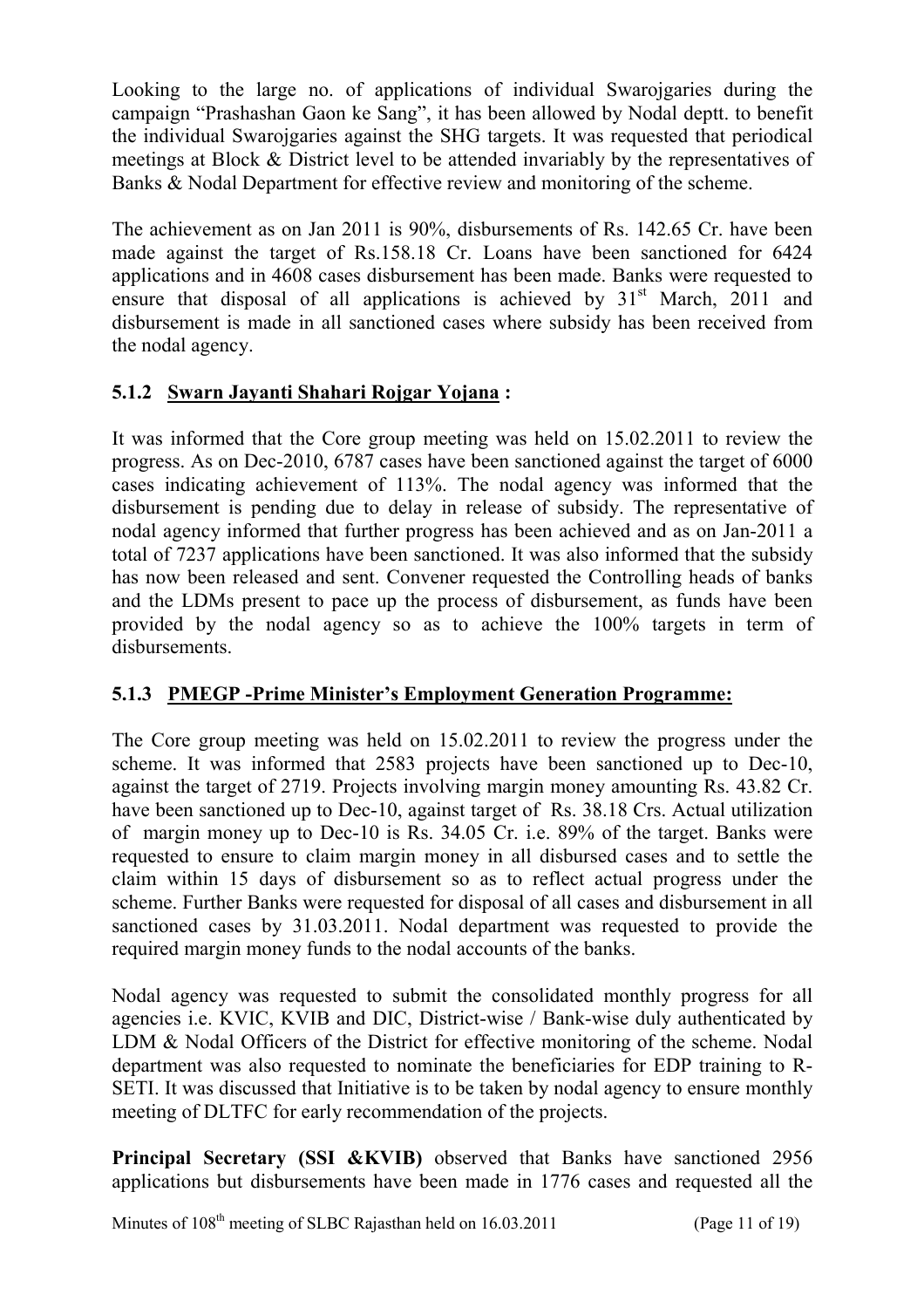banks to ensure 100% disbursement before the end of financial year. He informed that all the agencies KVIC, DIC and KVIB have ample funds and further Rs.6 crs are expected to be received shortly.

The representative of KVIC informed that the funds held in the accounts with 12 nodal branches will be appropriated / moved as per demand / requirement, in a week's time. The performance of the Banks is good. Representative KVIB also suggested that they will be requesting redeployment of surplus funds from districts where targets have been achieved to the deficit districts.

# **5.1.4 Artisan Credit Card (ACC):**

The Core group meeting was held on 15.02.2011 to review the progress. The minutes of which have already been circulated to the members. In view of the large pendency and slow progress in Jodhpur (UCO), Barmer (SBBJ), Jaipur (UCO) a special Meeting was convened on 4.03.2011 wherein LDMs and GM, DIC of respective districts, representative of the Industries Deptt GoR participated. GM, DIC and LDMs reconciled the status of the applications and assured to achieve nil pendency and also the target of the district.

**The house was** informed that as of Feb-2011 against the target of 8000 cases 5666 ACC have been issued achieving 71% of the targets. The Progress of major bank was discussed which is as under::

| <b>Bank</b>   | <b>Target</b> | <b>Sanction up to Feb-</b><br>11 | % achievement |
|---------------|---------------|----------------------------------|---------------|
| <b>BOB</b>    | 1053          | 1135                             | 108           |
| <b>SBBJ</b>   | 1961          | 2041                             | 104           |
| <b>UCO</b>    | 559           | 468                              | 84            |
| <b>SBI</b>    | 675           | 368                              | 54            |
| <b>CBI</b>    | 306           | 138                              | 45            |
| <b>PNB</b>    | 768           | 293                              | 38            |
| ICICI (e-BoR) | 546           | 106                              | 19            |
| <b>RRBs</b>   | 1489          | 707                              | 47            |
| Coop. Bank    | 358           | 128                              | 36            |

Minutes of  $108<sup>th</sup>$  meeting of SLBC Rajasthan held on  $16.03.2011$  (Page 12 of 19) Controlling heads of Banks were requested to ensure disposal of applications within the stipulated time and return of all rejected applications to GM, DIC. Banks so far with low performance were requested to ensure to achieve the targets by adopting camp approach. Banks who are member of CGTMSE were requested to ensure to cover all eligible Artisans under the scheme and popularize the CGTMSE scheme. Banks were requested to organize camps particularly in Districts/ Blocks where cluster development activity initiatives have been undertaken by the State Industries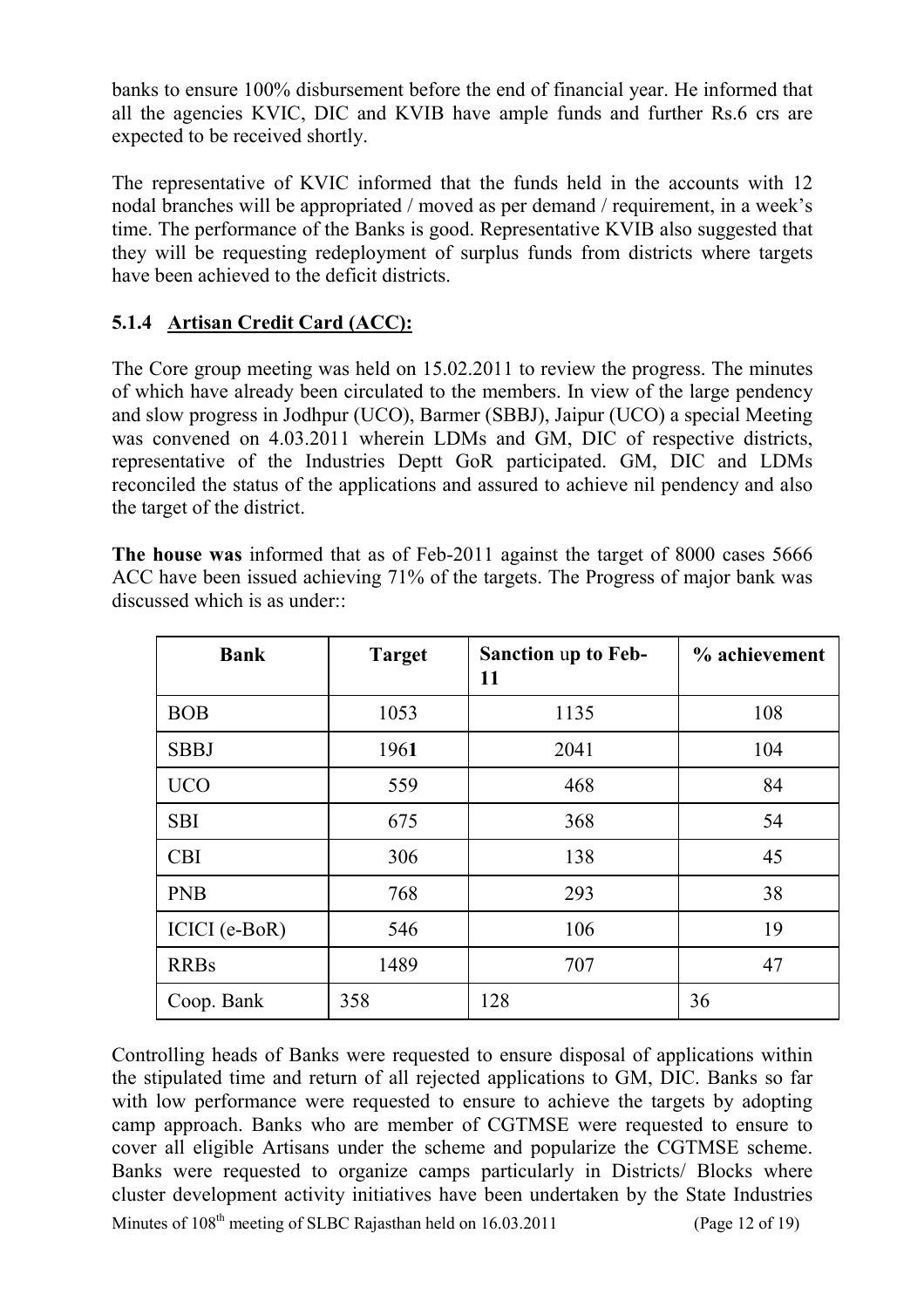Department. It was requested to lodge 50% interest subsidy claim for the accounts disbursed & outstanding, as per the detailed guidelines circulated by SLBC vide letter dated 06.01.2010. SBI, CBI, PNB, ICICI, RRBs and cooperative banks were requested to speed up the disposal of cases so as to achieve the target under ACC by 31.03.2011.

Convener expressed that the monthly progress data is countersigned by the LDM and GM DIC so that the reconciliation does not remain an issue. Still if there is some problem the same may be resolved at the local level by the DIC and LDM. He said that cases may be disposed off on merits but the application should not remain unresponded after the stipulated period of time for disposal so as to achieve Nil pendency.

## **5.1.5 Special Central Assistance Scheme for SC/ST:**

The Core group meeting was held on 15.02.2011. As on Dec-2010, 15747 applications have been sanctioned**,** against the target of 30620 applications. The Controlling heads of Banks were requested to ensure disposal of application and achieving Nil pendency by 31.03.2011. Banks were also requested to ensure 100% disbursement in all the sanctioned cases and the progress be reported separately for SC & ST. It was informed to ensure that 5% disabled beneficiaries and 15% women beneficiaries get credit assistance under the scheme. LDMs were advised to ensure to submit the monthly progress report under joint signature of LDM and nodal officer to SLBC.

The representative of the Nodal Department requested that all the pending applications should be sanctioned on merits and if some applications are not worthy of sanction the same should be rejected and sent back to the nodal department. However, all the applications should be disposed off by 31.03.2011 so as to achieve Nil pendency. He also conveyed his concern for pending Utilization Certificates and requested banks for submission of the same. He said that applications of previous years i.e. before 1.04.2010 will be considered as rejected henceforth and now onwards progress will be monitored on the number of applications sponsored in current FY.

# **5.2.1 Self Help Groups (SHGs):**

The house was informed that as on Dec-2010, 244951 SB accounts have been opened of SHGs out of which 210377 accounts are of women SHGs. A total 164641 accounts of SHGs have been credit linked out of which 144633 are of women SHGs given a credit dose of Rs.749 crs.

The Women and Child Development Department, GOR is implementing the 50% Interest Subsidy Scheme for SHGs- Bank Linkage, as announced in State Budget. The scheme stands circulated to the members. The scheme has been proposed to be continued for the next FY as per budget proposal of the State Government. Secretariat branch of SBBJ is designated as Nodal branch for the Scheme. All the implementing banks have nominated a Nodal Branch of their Bank which will forward the branch wise claim to Nodal Bank (SBBJ).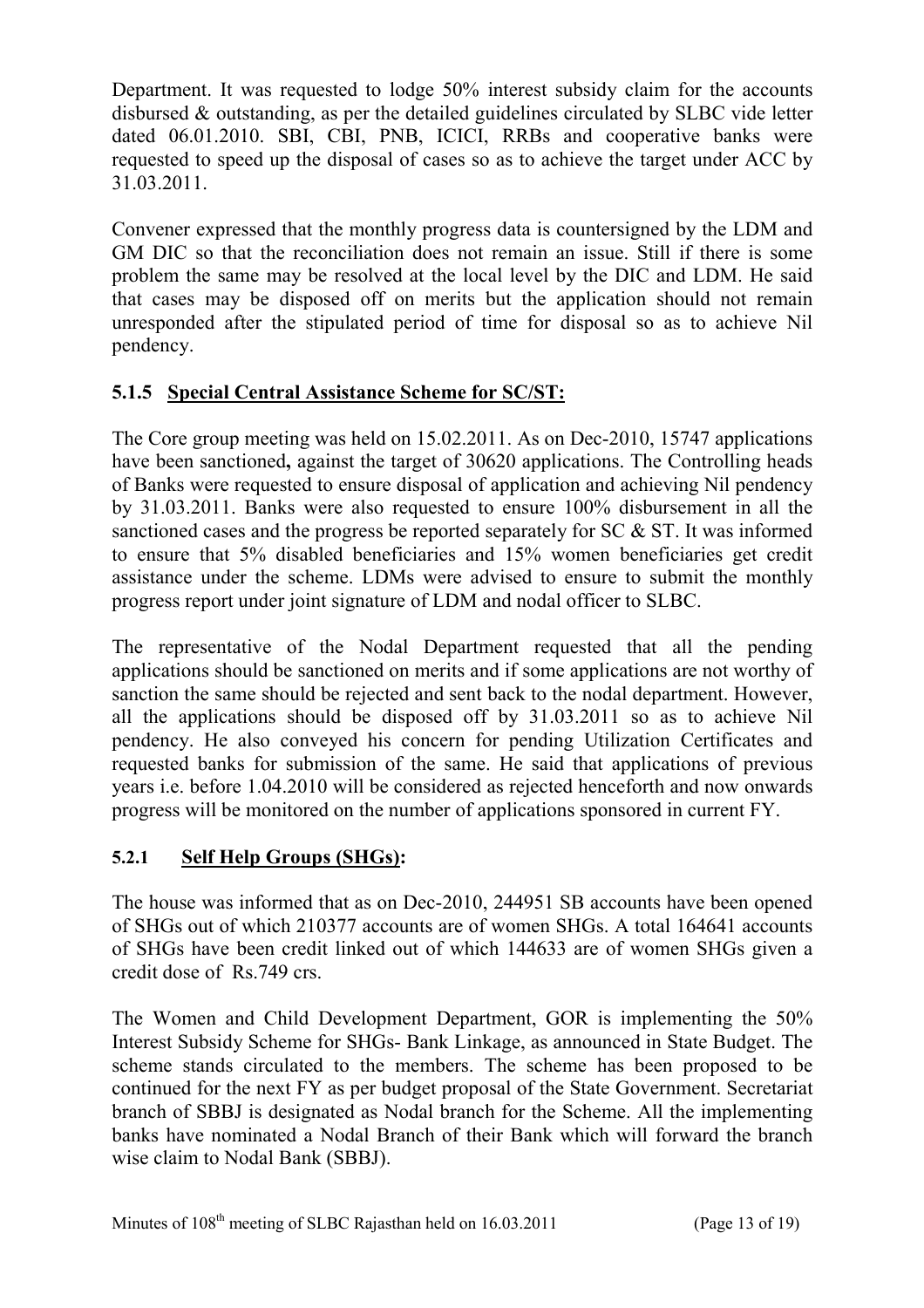It was reiterated that the loan may be approved to SHGs after 6 month of formation of SHGs & not from date of opening of account.

**The Principal Secretary (WCD)** said that **c**redit linkage is less than the saving accounts opened for the SHGs in the banks, which needs to be scaled up. He informed that the government is implementing interest subsidy scheme for women SHG under which 50% interest subsidy is being provided with target to benefit 30000 groups. The scheme is applicable from 01.07.2010. He requested all the Banks to make the benefit available to the eligible SHGs. The Government is planning to provide SHGs training & seed money etc. for making them productive. The intention is that these 210000 SHGs become productive and making women economically empowered. He informed that the limit for ACC has been raised upto Rs. 2 lacs. Further the women component in the SC/ST corporation scheme should be 15%. All the women SHGs will be trained in computers and the expenditure will be borne by State Government. He informed that the department is making MIS for SHGs, which will be completed shortly. District level officer are being posted from WCD department, the recruitment procedure has started, so MIS will not be an issue thereafter.

**Principal Secretary (TAD)** informed that recently one SHG scheme has been formulated for Sahariya community. a tribal community, in Baran, the subsidy for them will be provided by the State Government as announced in State Budget. Bankers are requested to take actions accordingly.

## **5.2.2 Joint Liability Group (JLG ):**

Details of scheme were placed and deliberated in 105th SLBC meeting. NABARD has vide letter dated 24.05.2010 informed the Convener, SLBC in regards of covering 10 lakh farmers across the country through promotion of 1.5 lakh JLGs. Rajasthan has been given a target for promotion and financing of 1500 JLGs during FY 2010-11. Controlling heads of Banks were requested to ensure formation and extending credit facility to the JLGs.

### **5.3 Credit Flow to Minority Community:**

It was informed that as of Dec-2010 the outstanding credit to minority community was Rs. 3345 crs, which was 5.95% of the outstanding PS advances and hence below the mandated level of 15%. However, better growth has been observed during the current year as the same is 22% over the level of March-2010.

Lead Banks were requested to ensure that suitable steps are taken to facilitate the flow of credit to the minority communities, and the progress in this regard be reviewed in the DLCC / DLRC meeting. Public Sector Banks were requested to ensure to achieve the target of Minority Community as fixed by the Ministry. The Convener requested the Banks for sanctity of the data and requested banks to ensure that correct classification is being done and correct data is being extracted from the system and reported accordingly.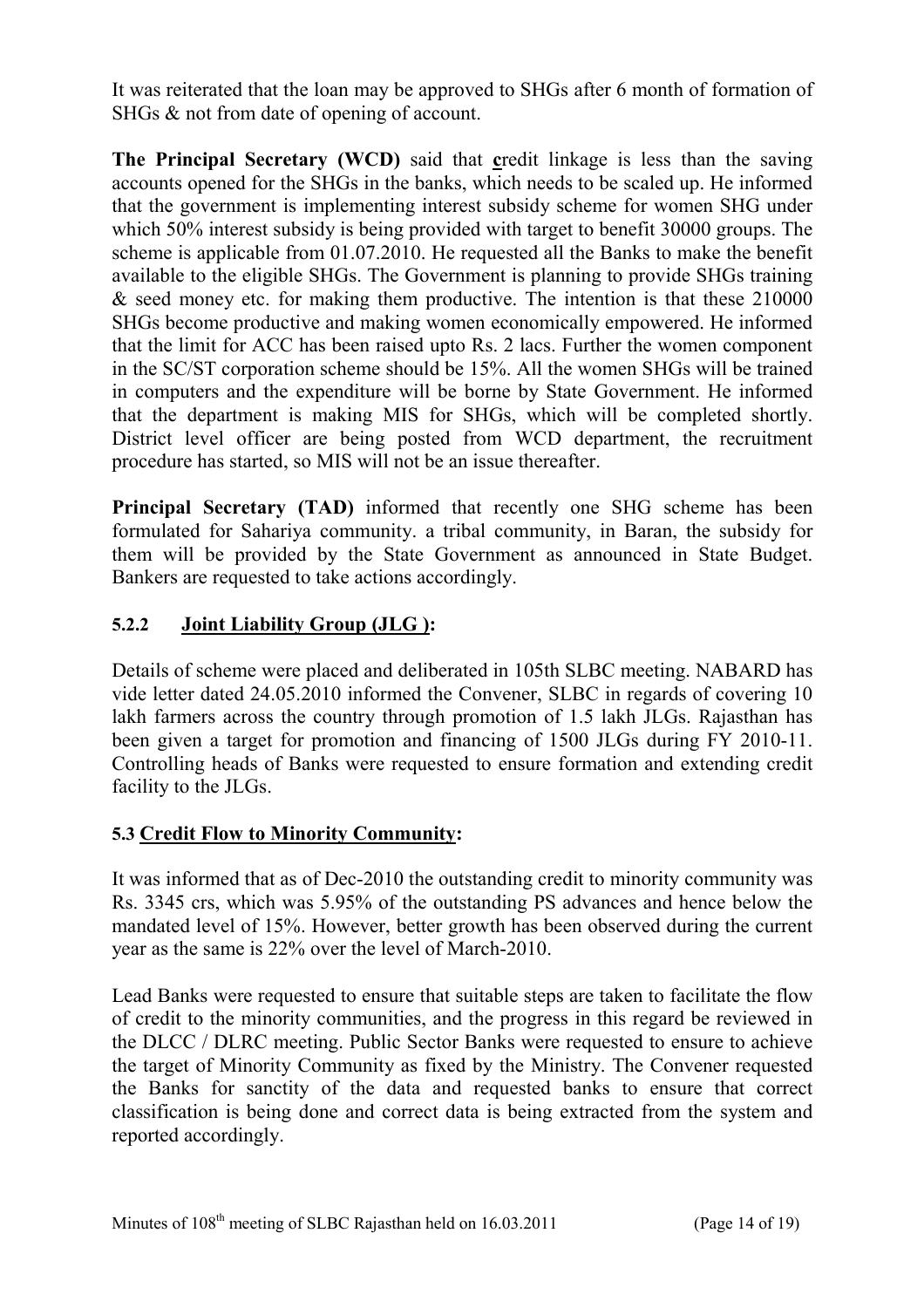**Principal Secretary (Minority Community)** said that a new department for Minority Community has been created for greater focus. He appreciated that the credit to minority community has been kept as a standing Agenda item in the SLBC. He also suggested that the matter should also be discussed in the core group meeting. He informed that now every district will be having district Minority welfare officer and project officer, who will be member of Prime minister's District level monitoring committee chaired by District Collector. Also they will be member of the DLCC where actual work of target setting is done. He requested the Banks for widening the credit window to minority community and achieve the target of mandated 15% of PS advances. It was informed that credit awareness camps were organized by the department where about 30000 applications have been received.

The department is taking up with the District Collectors for setting up of minority targets in the DLCC meetings and distributing the same to the banks. He suggested that one of the ways to extend credit is through the Education loans where full interest subsidy is also available to students from EWS (annual family income upto Rs.4.50 lacs) during the moratorium period for pursuing technical/professional educational studies in India. Also Minority SHG group can be credit linked.

In Nayla, Jaipur government is coming up with Dastakar Nagar and requested to provide loans for housing. Further, for minority concentration Blocks and towns innovative strategies can be made, as there are 23 blocks and 16 town which are Minority concentrated. The credit to minority community can be dovetailed with existing government schemes to increase the credit exposure. He informed that government is going to disburse about Rs.20 Cr. in scholarships and requested for opening zero balance accounts of students. He also emphsised the need for correct classification as at times minority advances are being classified under OBC.

### **Agenda No. 6: Rural Self Employment Training Institutes (RSETI):**

The house was informed that RSETIs have now been set up in all the 33 districts of the State. Total RSETIs established in the State are 35. As on Dec-2010, 61564 trainees have been provided EDP training under various R-SETIs and out of which 41774 i.e. 68% of them have got employed.

Ministry of Rural Development, GoI vide circular dated 31.12.2010 has reiterated the process for allotment of land for setting up of R-SETIs, one in each district of the country. Further to facilitate and expedite the process it has been advised that due to difficulty in finding one acre of suitable land in some places and in hilly terrain, the Ministry has decided that the Sate may go ahead to establish R-SETIs on 0.5 acre land in plain area and on 0.37 acre land in hilly areas,

It was requested that the Director, R-SETIs to ensure that in the training programmes, at least 70% of the beneficiaries shall be from BPL families, and to organize adequate number of locational training Programme for BPL & women micro entrepreneurs. Banks were requested to ensure that trained youth gets credit linkage from not only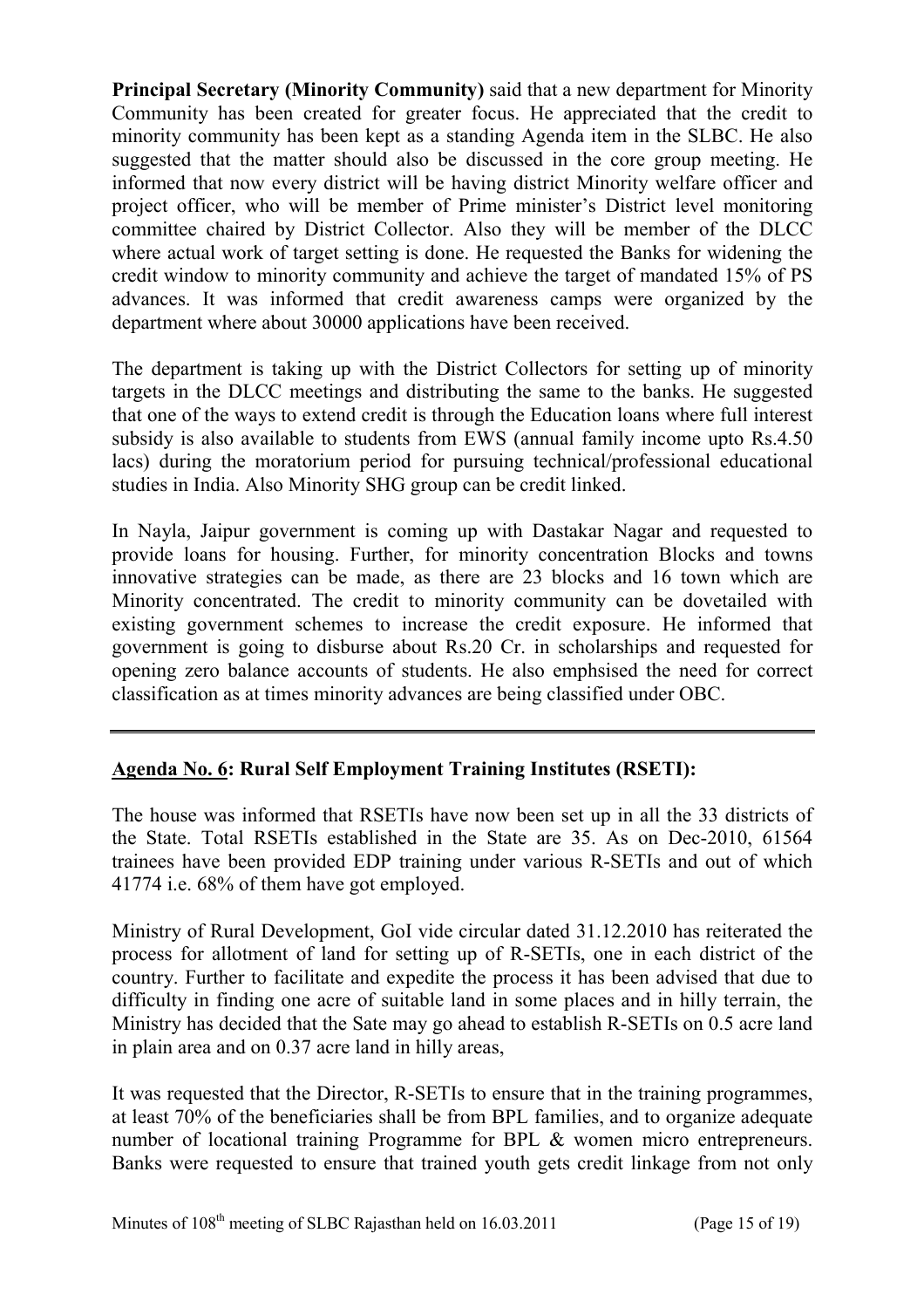from the R-SETI sponsoring bank but also from any other bank operating in the district.

The allotment of land for R-SETIs is pending in 12 districts. The Principal Secretary (Plan) informed that he has already taken up the matter with the Revenue Department and the Collectors. The LDMs be advised to identify the land and the updated status be submitted to him so as to take up the matter with concerned officials.

### **Agenda-7: CGTMSE- review**:

It was informed that as on 10.03.2011 out of total 223993 cases uploaded under CGTMSE, 8430 cases are from State of Rajasthan. In the State, Bank of Baroda has registered maximum cases under CGTMSE that is 2055 followed by SBBJ with 2045 cases.

### **Agenda No. 8: Education Loan:**

As on Dec-2010 total credit flow to education loan is Rs.1102.86 crs with disbursements of Rs 184.52 crs. during the current FY. The Central Scheme to provide Interest Subsidy on education loan, announced by GoI, Ministry of Human Resource Development was reiterated, which provides for Interest subsidy for the education loan taken by students from economically weaker sections (parental / family income per annum not exceeding Rs.4.50 lacs). It was informed that the "Tehsildaar" has been authorized to issue income certificate under the scheme which also stands circulated to the members. The members were requested for submission of information pertaining to Scheduled Castes, Scheduled Tribes, Minorities, Other Backward Classes, and Other beneficiaries; along with sub-classification in terms of gender beneficiaries etc. DCC Convener Banks were requested for ensuring discussion on education loan in the DCC/ DLRC meetings. Private Sector Banks, RRBs & Co-operative Banks were also requested to contribute in dispensation of education loan in the state.

### **Agenda No. 9: Interest Subsidy scheme For Housing the Urban poor (ISHUP):**

The house was informed that the MH&UPA, GoI has initiated various steps to give impetus to the scheme viz;

- loans extended by the banks w.e.f. 26.12.08 are eligible for claiming the NPV of interest Subsidy under ISHUP
- Inclusion of RRBs and Private Sector Banks for implementation of scheme.
- Permission to PSBs to issue income certification to eligible beneficiaries subject to the audit by Central Nodal Agency.
- Increase in facilitation fee from Rs. 100/- to Rs 250/- per approved application under the scheme can be extended to MFIs/ CBOs/ NGOs/ individuals (Home loan Counselors)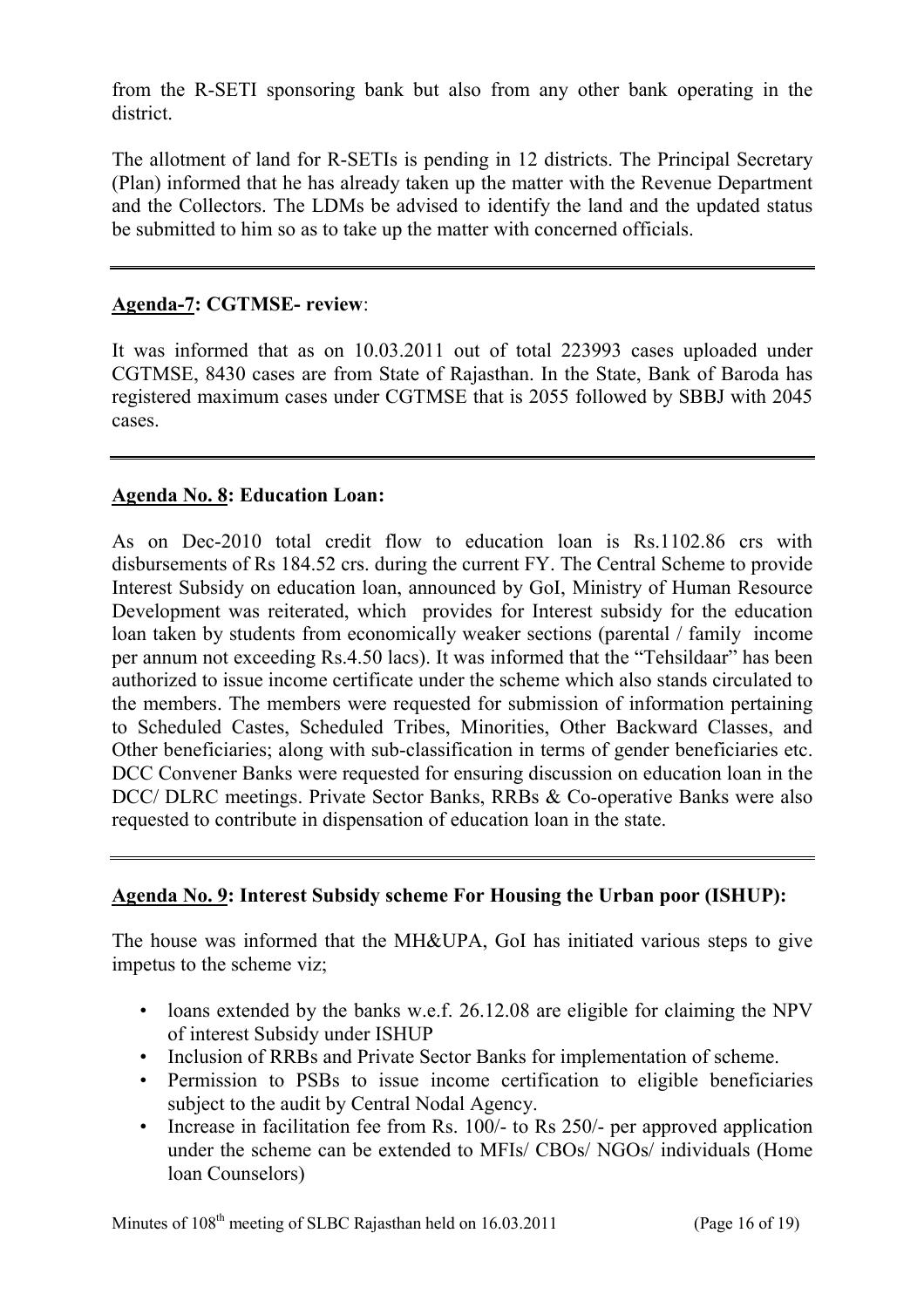- Common application form designed under the scheme. The borrower may file an affidavit in relation to income certification, ownership by his family members of the household etc.
- Relaxed view may be taken by State Level Nodal Agency in regard of built up size of the area, which sometimes is larger or lesser than recommended.

 Representative of the nodal agaency M/s. AVL informed that 15 projects in Jaipur, Chaksu, Bhiwadi, Dausa, Kuchamna City have been cleared by the State Government under PPP model and total 13271 applications have been received. He said list have been received by them from ULBs, housing board and development authorities etc. The Convener requested for sharing the data / list of beneficiaries with SLBC so that the same can be distributed to all the banks and some performance can be registered under the scheme.

Convener informed that the scheme is being regularly monitored at the Central Level. There is a need to create awareness about the scheme, as whatever little progress has been achieved through generating about 50-60 cases is through the effort of only -2- Banks i.e. BOB & CBI. It was emphasized that as the PPP model is going to take shape in due course of time, it is imperative that immediately the individual beneficiaries are identified by the nodal agency and the Banks and covered under the scheme.

The convener placed on record the fact that the nodal agency and the State level agencies are not responding to our request for providing list of beneficiaries under the scheme. A list was provided by the nodal agency for Hanumangarh, and after field visits only -2- applications could be generated. It has come to the notice that in most of the cases the plots allotted have been sold by the beneficiaries. Therefore, there is a need for the nodal agency for identification of actual beneficiaries who could be covered under the scheme, and their application be sponsored to the Banks, or the list of such beneficiaries can be provided to the SLBC / Banks for further action. Banks were requested to popularize the scheme and take initiatives to identify the eligible beneficiary and forward the applications to the nodal agency for sponsoring the same to the banks for sanction / disbursement of loans. It was also suggested that joint publicity with the nodal agency can also be undertaken.

### **Other issues:**

**Bank branches to operate in the residential area/ premises:** The issue for allowing the existing/ proposed new bank branches to operate in the residential areas/ premises was deliberated in  $107<sup>th</sup>$  SLBC meeting and as discussed was taken up with the State Government. Planning (IF) Department, GoR vide letter dated 24.01.2011 informed that as per recent developments and guidelines the same is not being allowed by the State Government Agencies, considering the bank branches as commercial organization.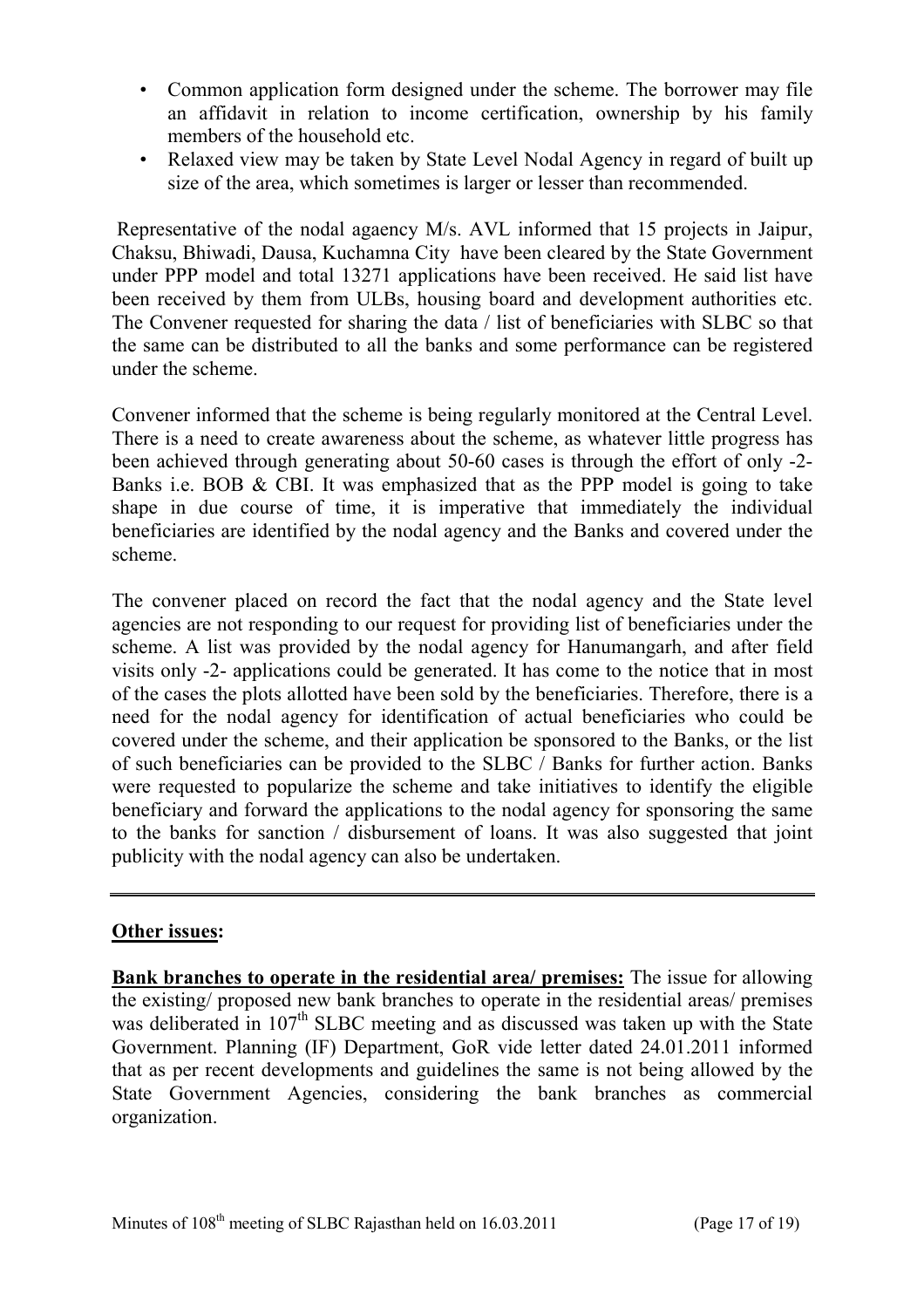**Study report on verification of borrowers and End user of funds under Government Sponsored Schemes::** RBI informed all SLBC Convener Banks that the services of external agency was engaged for undertaking verification of the status of the borrowers and the end use of the funds to evaluate the efficacy of Government Sponsored Schemes.

• The National Institute of Rural Development (NIRD), Hyderabad was engaged to conduct the study and they have since submitted their report.

**Clarification of Stamp Duty chargeable in respect of the security documents of Government of Rajasthan (Finance Department) under MSME**: Finance Department, GoR vide Notification dated 14.02.2008 informed that the stamp duty chargeable on the instruments executed for taking loan to set up a Micro, Small Enterprise (but not being a Medium enterprise), as defined in the Micro, Small and Medium Entreprise Development Act 2006, in the State Shall be reduced and Charged:-

- Rs. 100/- per document in case of loan agreements and deposit of title deed and lease contract and,
- Rs. 500/- per document in case of simple mortgage with or without transfer of possession of property.
- Further, vide notification no. Nos. F.12(99)/FD/Tax/07.37 dated 20.07.2009 Finance Department, GoR made an Amendment and informed to substitute the expression "Micro, Small Enterprise (but not being a Medium enterprise)" with Micro, Small or Medium Enterprise".
- It has also been clarified that the concession is applicable to "Set Up" MSME unit and not for the units where limits are to be increased or for units whose accounts are being shifted to another bank

**Pradhan Mantry Adarsh Gram Yojana:** The scheme envisages integrated development of villages having >50% population of SC. In the State 225 villages of Sriganganagar and Hanumangarh distt. has been identified to develop as "Adarsh Gram<sup>"</sup>

**MPOWER: (Mitigation Poverty in Westarn Rajasthan):** The scheme is being implemented in the -6- districts of western Rajasthan. The representative MPOWER informed that the scheme is planned to be implemented in one selected block of all 6 districts of Western Rajasthan. The credit assistance is being envisaged through World Bank assistance and credit linkage of SHGs through Banks. An MOU has been executed between SBBJ and MPOWER. The execution of MOU with UCO Bank is at an advanced stage. He requested that other Banks may also consider associating with the project. It was submitted that as the population in these districts is scattered, therefore MPOWER is planning to make smaller groups which will be for less than 10 persons, and requested that the same be considered as SHG for credit linkage

Convener requested the concerned departments for providing the detailed modalities of the scheme. The matter may also be taken up in DCC meetings in these districts. Regarding smaller groups it was suggested that the same may be considered under the existing scheme of JLG.